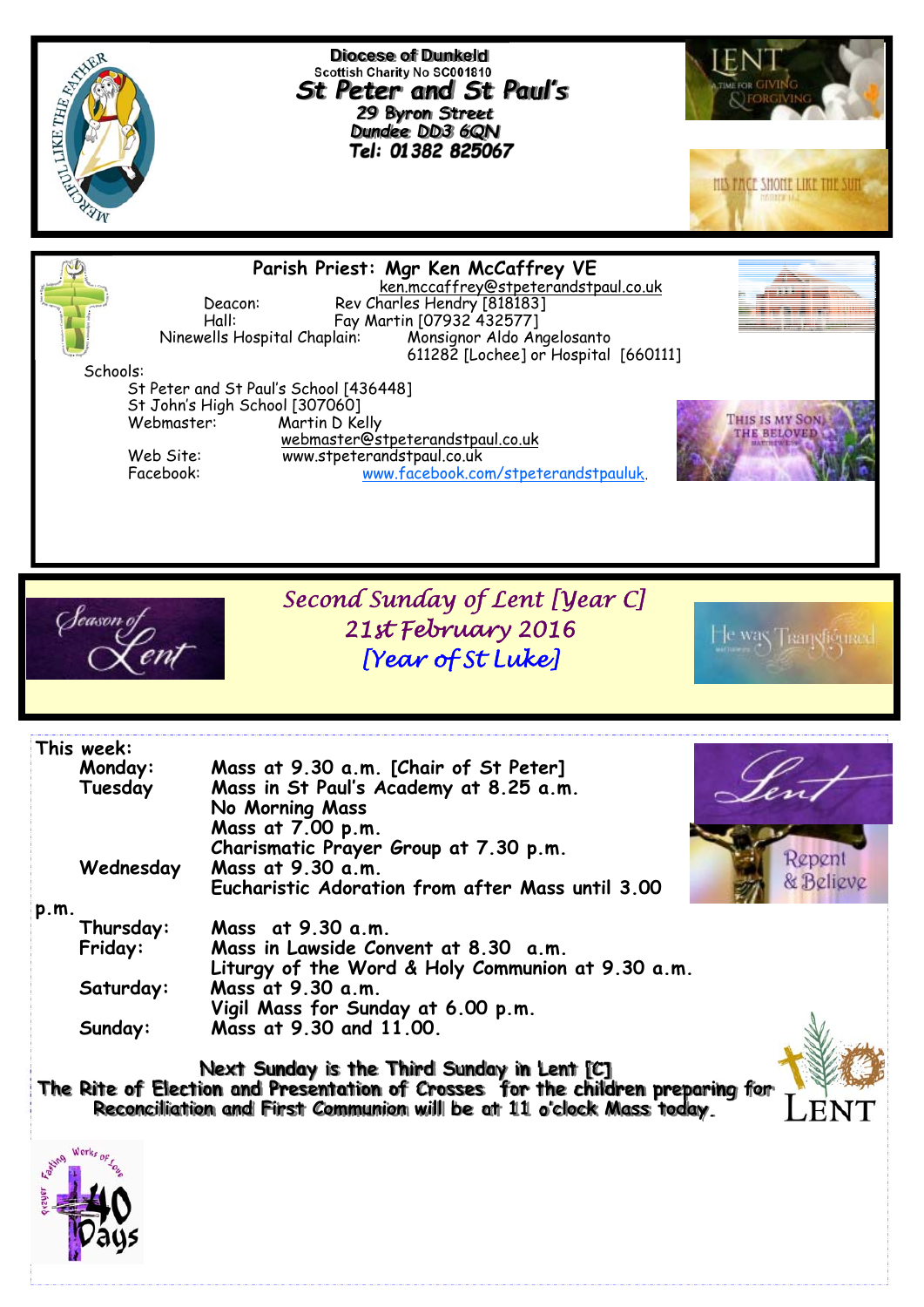#### **PLEASE PRAY FOR:**

## *For our recently deceased*: **Fr Sean Dowling OSA, Robert Barty & George McDonald**

*And for all whose anniversaries occur at this time:* **Gerard Cabrelli, Patrick Wynn, James Brough, John Macgregor, Susan Conway, John Moncur, May Greig, Eddie Berry, Francis Ferrie, Kathie Brown, Neil Campbell & George Haskett** 

For those sick in hospital: **Margaret McBeth, Maurice Kidd, Mairead McCann, Betty McGarry, Gerard Wilson, Kirsty Wilson, Paul Kirkwood & Jean Geekie.** 

> And all those who are sick or housebound in our parish and receive the Eucharist each Sunday: **If someone is sick at home, please let Fr Ken or Deacon Charles know.**



# *COLLECTIONS for February 14th £1040.50 [Gift Aid was £497.90] THANK YOU for your generosity*



**Today there is a Second Collection for the Sick and Retired Priests of the Diocese** 

*This collection was taken up by mistake at the Vigil Mass last Saturday. If you have already contributed, please pass the basket on* 

#### CHILDREN'S LITURGY

 Rite of Election today for P4. Liturgy resumes next Sunday Children preparing for Sacraments should collect their attendance stickers after Mass EUCHARISTIC ADORATION

Eucharistic Adoration every Wednesday from after Mass until 3.00 p.m. **FR BEATUS FUND RAISING** 

Thanks to all who came to our meeting on Monday and those who sent apologies,. A series of events are planned, beginning with a COFFEE MORNING on Saturday 23rd April in the Hall. To date £4300 has been raised thanks to your generous donations.

### **DUNKELD LOURDES**

The Dunkeld Lourdes Service is holding a St Patrick's Night on Saturday 19th march in St Leonard and St Fergus Parish Hall at 7.30 p.m., to raise their profile and funds to assist this year's YELLOW T SHIRTS'. Tickets are £5 and available from01821 64634, or e mail ruthanne@popbox.com.

THE PIONEER TOTAL ABSTINENCE ASSOCIATION invite you to take the short-term pledge for Lent.

**TUESDAY EVENING MASS** 

On the Tuesdays of Lent, there will be EVENING MASS at 7.00 p.m., as in previous years. Please note that there will be no Morning Mass or Liturgy of the Word on the Tuesdays of Lent.

### **DIVINE MERCY DEVOTIONS**

These will take place in the Blessed Sacrament Chapel on Wednesdays Before Morning Mass.

**WORLD DAY OF PRAYER SERVICE [hosted by St Peter and St Paul's]**  Friday 4th March at 7.00 p.m. ALL WELCOME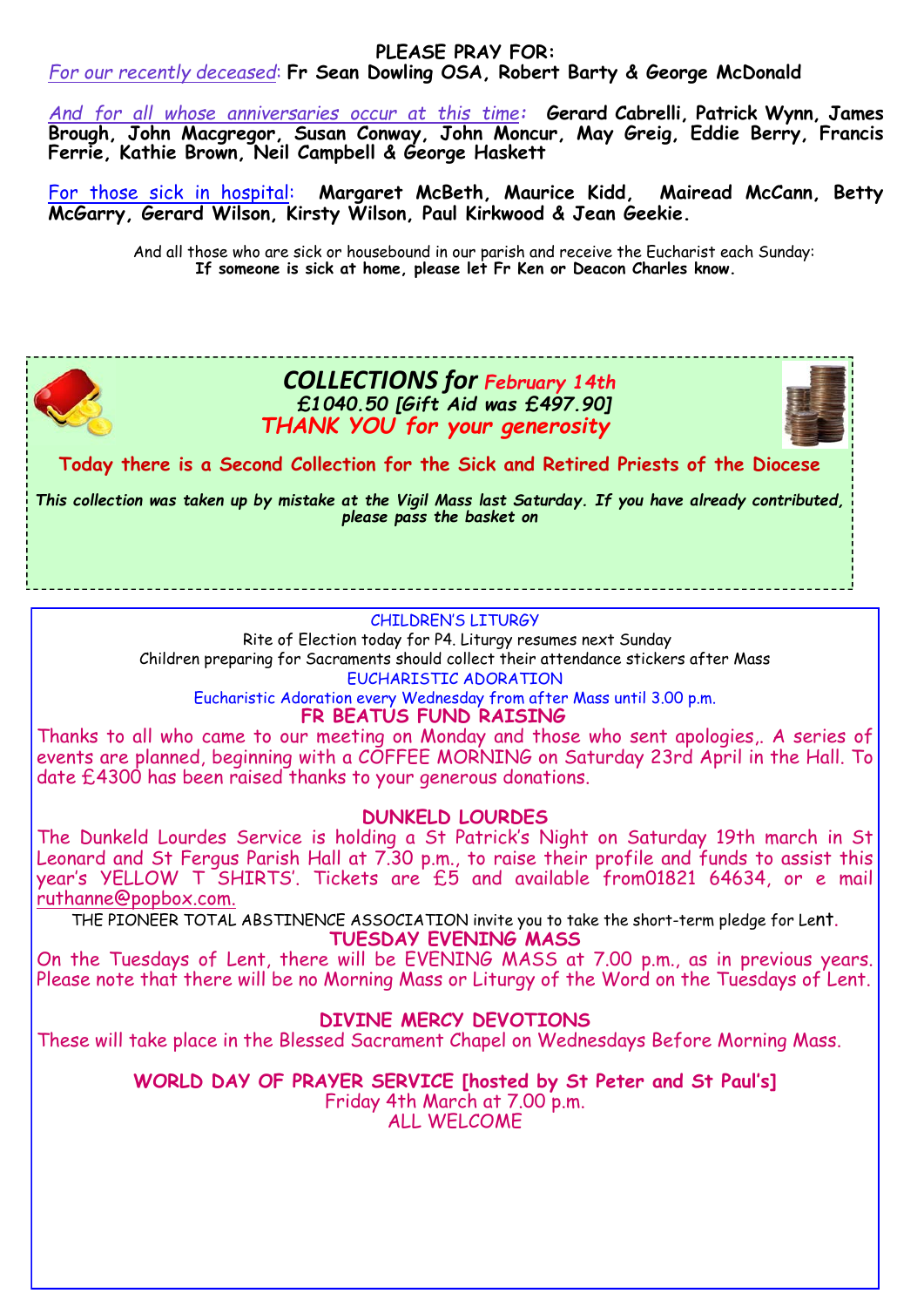# *SOME IMPORTANT DIARY DATES*

Today - Rite of Election and Presentation of Crosses to Children preparing for the Sacraments, at 11 o'clock Mass.

Sunday 28th February– BINGO in Hall for Wellburn, at 7.00 p.m. Donations of Prizes gratefully received.

Saturday 5th March - **CATHOLIC EDUCATION COMMISSION OPEN FORUM** in St John's High School from 10.00 to 12.45, with Mass at 10.00 a.m. All parents, teachers and those interested in Catholic Education are invited to meet with Archbishop Tartalgia, Present of the CEC, Bishop Stephen, and Michael McGrath, Director of SCES, to discuss recent developments in Catholic Education in Scotland.

Thursday 17th March - Meeting of Cathedral Chapter in Cathedral with Midday Prayer and benediction at 12 noon.

Thursday 17th and Friday 18th March - HIGH SCHOOL MUSICAL, performed by St Peter and St Paul's Primary in St John's High School, at 7.00 p.m. [More details to follow]

Monday 21st and Tuesday 22nd March— WAY OF THE CROSS led by the school in the Church

Tuesday 22nd March - First Reconciliation Celebration at 2.00 p.m.

Wednesday 23rd March - MASS OF CHRISM in St Andrew's cathedral, at 7.00 p.m.

Saturday 23rd April - PARISH COFFEE MORNING in aid of Fr Beatus

Friday 29th April - RACE NIGHT in Hall for St Paul's and St John's India Project.

Thursday 2nd June - **DIOCESAN EDUCATION MASS**, led by St Peter and Paul's in Cathedral at 7.00 p.m.

Sunday 5th June - FIRST HOLY COMMUNIONS at 1.00 p.m.

Monday 6th June - CARITAS AWARDS in SECC, Glasgow

Thursday 23rd June - Infant Prize Giving

Friday 24th June - Senior Prizeging

Monday 29th June - Leavers Mass and Presentation of Pope Francs Awards, with Bishop Stephen, at 11.00 a.m.